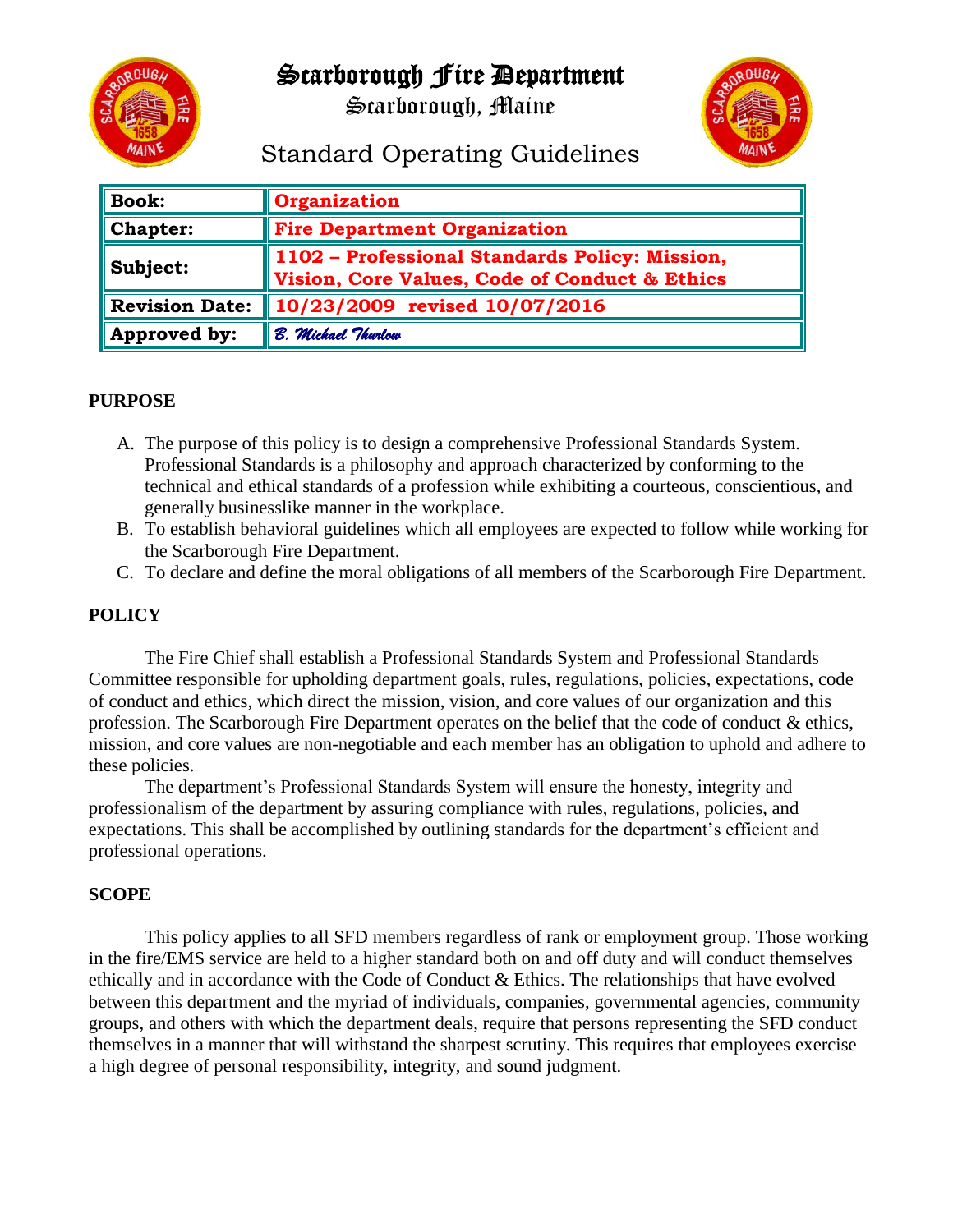#### **PROCEDURES**

A. Mission, Vision & Values

#### **Mission Statement**

The Scarborough Fire Department's mission is to provide a range of progressive programs and compassionate, prompt, professional services designed to protect the lives and property of all who live, work, and visit our community from the adverse effects of fires, medical emergencies and exposure to other dangerous conditions through education, prevention, and incident stabilization.

We accomplish this mission by maintaining a well-equipped, highly trained, and motivated force of professional firefighters and EMS personnel who respond to the emergency needs of the community while promoting safety, fire prevention, and other public safety education programs.

#### **Vision Statement**

The Scarborough Fire Department will continuously strive to meet the changing needs of our community by:

- ➢ Being committed to our values, mission, and dedication to our fire service profession.
- ➢ Being accountable to those we serve, each other, and all organizations we interact with.
- ➢ Being role models in the community and leaders in our profession.
- ➢ Being driven to provide a cost effective and efficient fire protection and EMS service while honoring our values, accomplishing our mission, and achieving our goals.
- $\triangleright$  Providing outstanding public service with respect, honesty and integrity, through the use of modern technology, innovative training, advanced equipment, and responsive actions.
- $\geq$  Leading our department into the future through productive teamwork, open and honest communications, and participative decision-making throughout the organization.

#### **Core Values**

#### Customer Service

Providing excellent community service requires that we are accessible, consistent, responsive, compassionate, and understanding. We will strive to provide assistance beyond the expectations of those we assist and seek effective solutions to problems. No request or inquiry will go unanswered. We will value partnerships and build working relationships with other town departments and agencies, as well as our mutual aid neighbors to support this vital core service.

#### Health & Safety

Our personnel are our most valuable asset. Their physical and mental health is critical to the overall performance and mission of the department. We are committed to looking out for the health and safety of each other in the performance of our jobs and to providing wellness and fitness information and tools for their use. Our personnel are trained to know that they should always use the protective equipment that has been provided for their safety and that they have the right and responsibility to immediately stop unsafe acts by others. They are trained to drive and operate apparatus safely and to conduct a risk benefit analysis for every action, while not cutting corners or taking chances. They understand that going home safe and uninjured at the end of the call or their shift is the number one priority. We will use the following guidelines for risk when responding to emergencies:

- We will risk ourselves more, within a structured action plan, to save life.
- We will risk ourselves less, within a structured action plan, to save property.
- We will not risk ourselves to save a life or property that is already lost.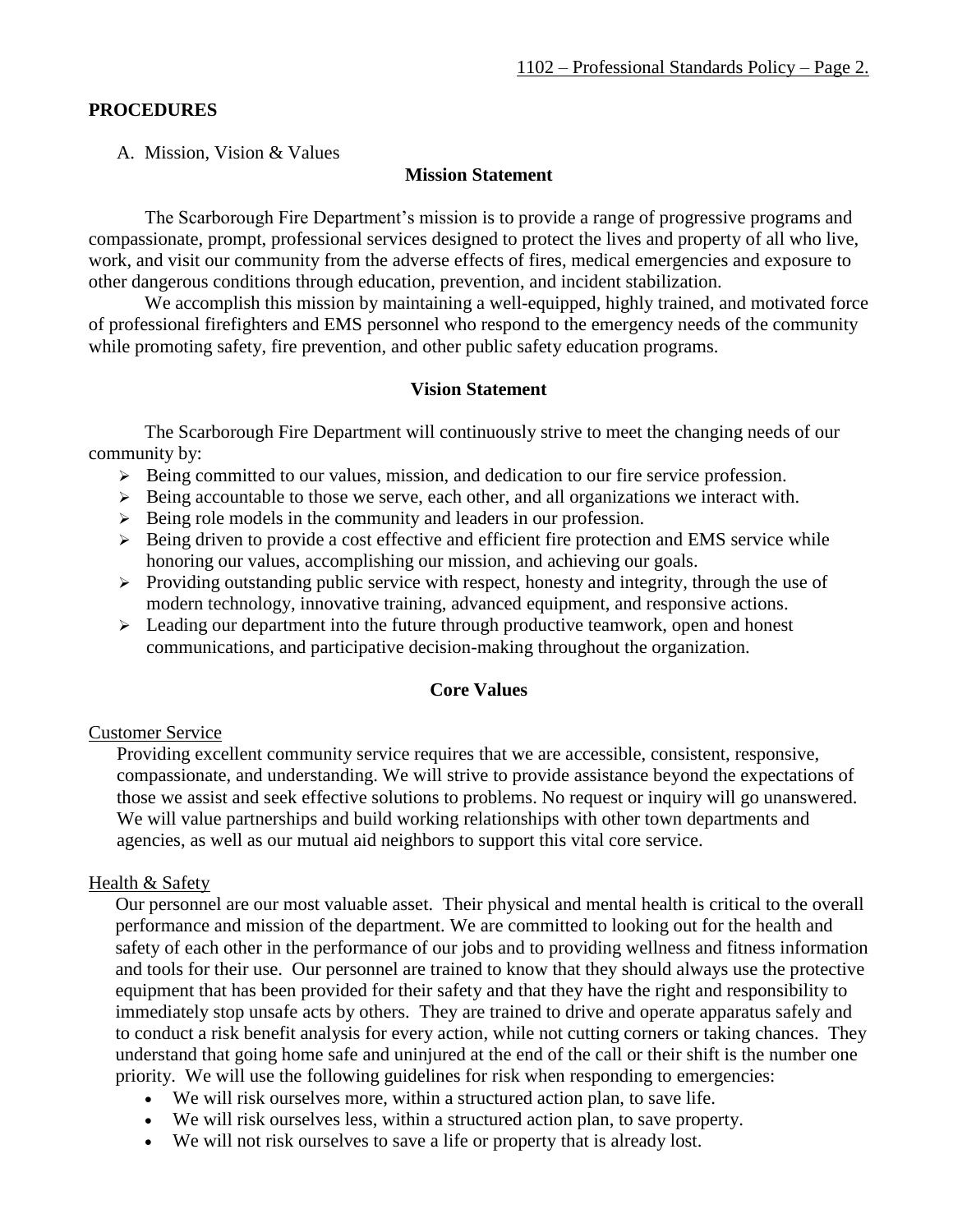#### Attitude & Teamwork

We strive for personal and professional excellence and exhibit a professional attitude. Each of us will demand as much from ourselves as we do from the organization as a whole. We achieve our best results from a team approach emphasizing high levels of trust, cooperation, tolerance, and a positive attitude. Our employees recognize that attitude is a choice and that they need to bring a good one every day they come to work. Our members understand the strength of the fire service is the team and that individually we play a very small part. Members are encouraged to actively attend and participate in meetings, trainings and group activities and to recognize the contributions of others.

# Personal Honesty & Integrity

We acknowledge that firefighters and emergency medical personnel are held to a higher standard of conduct that is non-negotiable, and understand the trust placed in us by the public and our colleagues is integral to the performance of our duties. We are committed to honest and ethical behavior, and we will hold ourselves accountable to these values. We value the ability to tell the difference between right and wrong and make decisions based on those differences without consideration of personal interests. Our personnel will be trustworthy and show integrity and pride in the organization at all times. All SFD members have an obligation to uphold and adhere to all policies and shall conduct themselves in a manner, both on and off duty that will withstand the sharpest scrutiny and requires employees to exercise a high degree of personal responsibility, integrity, and sound judgment on a daily basis.

#### Professional Excellence

We believe the pursuit of excellence and demonstrating high professional standards are critical to our work. Our commitment to professionalism is reflected in our support of continuing education and professional development training. We employ a wide range of talented individuals that are encouraged to be mentors, coaches, and counselors to our less experienced members so they can reach their full potential within the organization. We expect our members to be self motivated and driven to succeed.

#### Effective Communications

We believe communication is essential to the cohesiveness and performance of our organization. We are committed to providing effective and responsive means of communication throughout the organization and the community. Employees are encouraged not to let problems, conflicts, or coworkers spread negativity or create discontent. Conflict should be handled at the lowest possible level with the goal of meeting the department's values and mission. Members should strive to find a reason to catch a co-worker doing something right everyday and praise them for their efforts.

# B. Professional Standards Committee

- a. The Fire Chief shall name members of the department to the professional standards committee.
	- i. Membership of the committee shall include:
		- a) Two Deputy Chiefs
		- b) A Safety Officer
		- c) A representative of the Scarborough Professional Firefighters Assoc.
	- ii. Selected members of the committee may be responsible for:
		- a) Reviewing & drafting SOPs
		- b) Investigating incidents & complaints
		- c) Making recommendations to the Fire Chief as outlined in SOP 1300 Incident/Complaint Reporting & Investigation Policy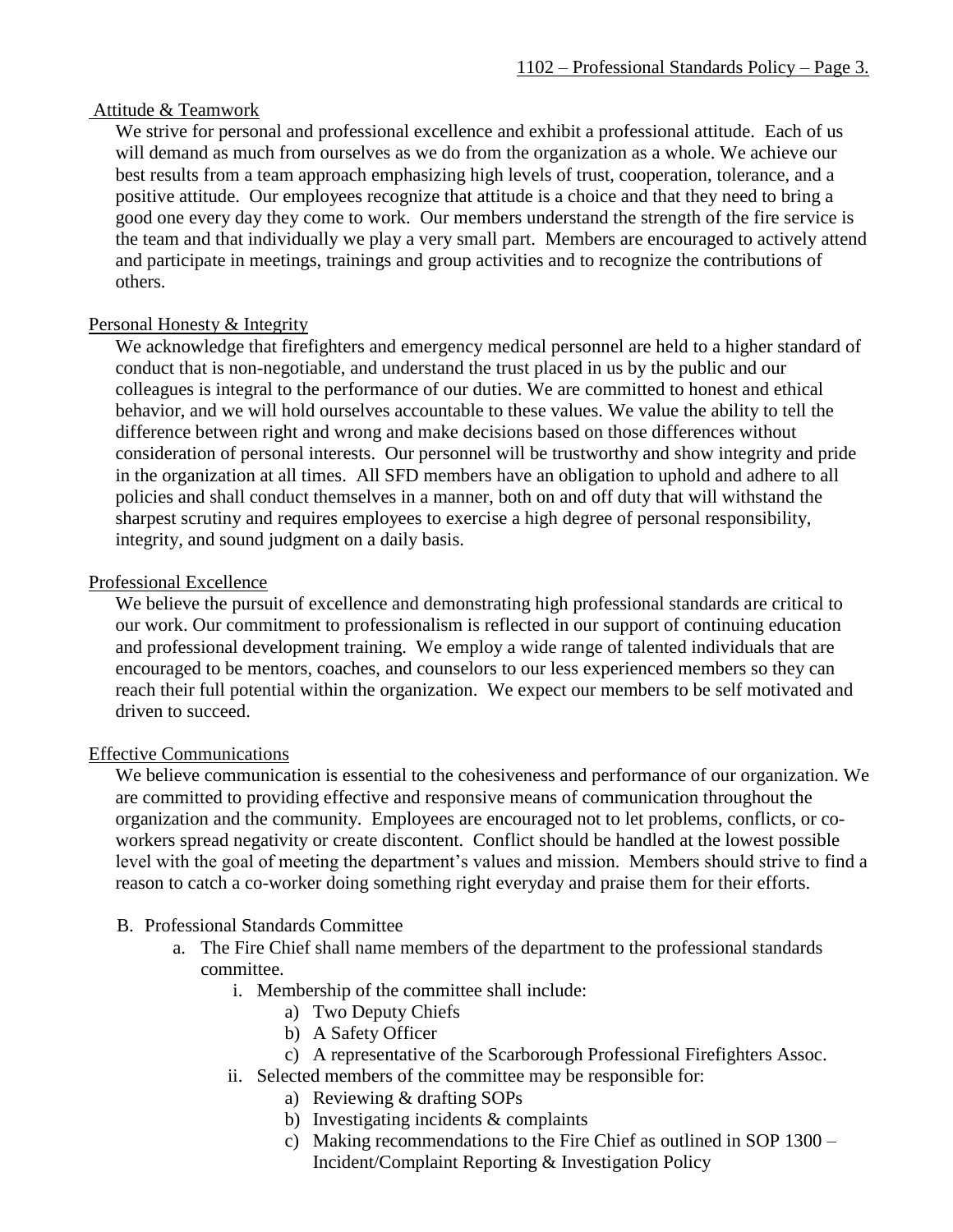# C. Code of Conduct & Ethics

- a. Employees will conduct themselves at all times in such a manner as to create respect for themselves, as public servants, and the jurisdiction they represent.
- b. Employees will place public interest above individual, group, or special interests and will consider their jobs as an opportunity to serve the citizens of Scarborough.
- c. Employees will not discriminate because of race, color, religion, age, sex, handicap, political affiliation, sexual orientation, or national ancestry. In his/her job capacity, each employee will work to prevent and eliminate such discrimination in providing services, assigning work schedules, and in executing all personal actions.
- d. Employees will not have any material or financial interest in any private business or professional activity which would be in conflict with their job responsibilities. Employees will not engage in any business activity or professional activity that would appear to be in conflict with their job responsibilities or that would tend to impair independence of judgment or action in the performance of official duties.
- e. Employees will not accept any personal gift, favor, service, money, or anything of value from the public which might reasonably tend to influence or might reasonably be inferred to tend to influence the impartial discharge of duties.
- f. Employees will at all times, when in contact with the public, be fair, courteous, respectful, and impartial.
- g. Employees will refrain from using their position for personal gain.
- h. Employees will exercise all due and reasonable care and good judgment when operating department equipment, tools, and apparatus.
- i. Employees will treat confidential information as such.
- j. Employees will observe all work schedules as established by the department and will not deviate from them.
- k. Employees will not drink any alcoholic beverage or take any drug that might incapacitate them while on duty.
- l. Employees will, when in public, clearly distinguish and identify all statements and actions made as an individual as opposed to those made as a representative of the department.
- m. When requests are made upon the department by those not directly connected with the department (i.e. Town Council, Town Manager, Media, etc.), employees will handle these requests as quickly as is practical and as accurately as possible. All requests made shall be brought to the attention of the next higher official within the department.
- D. Employee Recognition
	- a. Employees are the Department's most valuable resource. Department productivity and quality service are the result of our employees' efforts.
	- b. This is a peer-to-peer driven program that serves to recognize, motivate and reward employees for dedication to continuous improvement, teamwork, customer service, excellence in leadership, motivation and support of staff, exceptional performance, commitment to public service, and years of service.
	- c. This program strives to cultivate more frequent day-to-day recognition among colleagues.
	- d. The Department encourages staff accolades, peer-to-peer recognition, and employee acknowledgement opportunities. Recognition in the form of positive reinforcement is oriented towards acknowledging voluntary compliance with established policies, procedures, and orders.
	- e. Recognition will be tracked in our records management system and/or personnel files. There are multiple forms of acceptable recognition, including:
		- i. The department's Recognition Form.